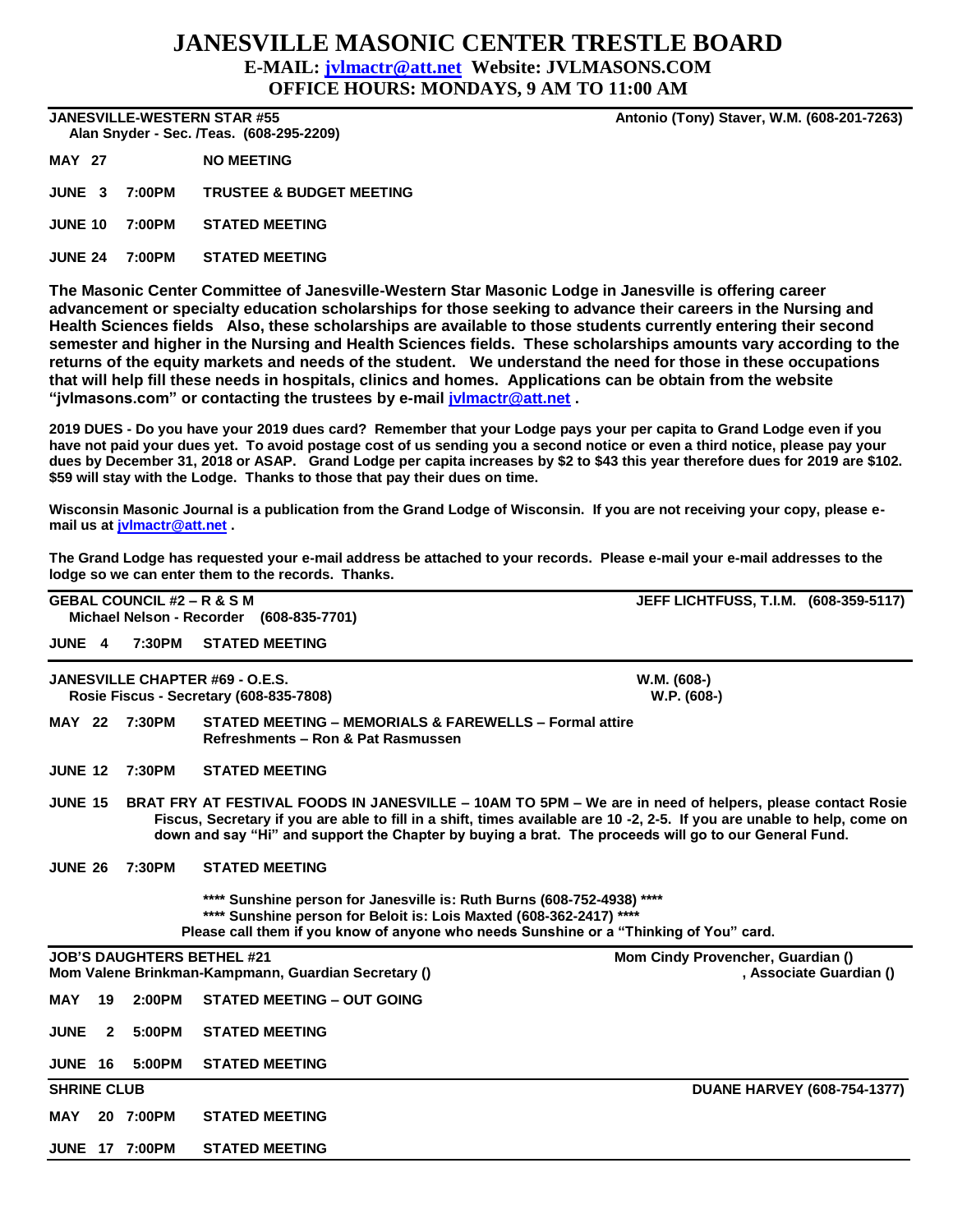

## **JANESVILLE'S TRESTLE-BOARD DESIGNS**

**E-mail: [jvlmactr@ATT.NET](mailto:jvlmactr@ATT.NET) Website: jvlmasons.com**



## *JUNE 2019*

| <b>SUNDAY</b>                                                                                   | <b>MONDAY</b>                                                                                 | <b>TUESDAY</b>                                                                                   | <b>WEDNESDAY</b>                                              | <b>THURSDAY</b> | <b>FRIDAY</b>                           | <b>SATURDAY</b>                                                                                                                                          |
|-------------------------------------------------------------------------------------------------|-----------------------------------------------------------------------------------------------|--------------------------------------------------------------------------------------------------|---------------------------------------------------------------|-----------------|-----------------------------------------|----------------------------------------------------------------------------------------------------------------------------------------------------------|
|                                                                                                 |                                                                                               |                                                                                                  |                                                               |                 |                                         | 1<br>(JWS 55<br><b>PRACTICE 9 AM)</b><br>&<br><b>BREAKFAST</b>                                                                                           |
| $\overline{2}$<br><b>JOB'S</b><br><b>DAUGHTERS</b><br>5:00PM<br><b>STATED</b><br><b>MEETING</b> | 3<br><b>JANESVILLE-</b><br><b>WESTERN STAR</b><br><b>TRUSTEES</b><br>7:00PM<br><b>MEETING</b> | $\overline{4}$<br><b>GEBEL</b><br><b>COUNCIL #2</b><br>7:30PM<br><b>STATED</b><br><b>MEETING</b> | 5                                                             | 6               | $\overline{7}$<br><b>KITCHEN IN USE</b> | 8<br>(JWS 55<br><b>PRACTICE 9 AM)</b><br>&<br><b>BREAKFAST</b>                                                                                           |
| 9                                                                                               | 10<br><b>JANESVILLE-</b><br><b>WESTERN STAR</b><br>#55<br>7:00PM<br><b>MEETING</b>            | 11                                                                                               | 12<br>O.E.S. #69<br>7:00PM<br><b>STATED</b><br><b>MEETING</b> | 13              | 14<br><b>KITCHEN IN USE</b>             | 15<br><b>JWS 55</b><br><b>PRACTICE 9 AM)</b><br>&<br><b>BREAKFAST</b><br><b>O.E.S. #69 BRAT</b><br><b>FRY - FESTIVAL</b><br>FOODS -<br><b>JANESVILLE</b> |
| 16<br><b>JOB'S</b><br><b>DAUGHTERS</b><br>2:00PM<br><b>STATED</b><br><b>MEETING</b>             | 17<br><b>BLOOD DRIVE</b><br>9:30AM-2:30PM<br><b>ZOR SHRINE</b><br><b>CLUB</b><br>7:00PM       | 18                                                                                               | 19                                                            | 20              | 21<br><b>KITCHEN IN USE</b>             | 22<br>(JWS 55<br><b>PRACTICE 9 AM)</b><br>&<br><b>BREAKFAST</b>                                                                                          |
| 23                                                                                              | 24<br><b>JANESVILLE-</b><br><b>WESTERN STAR</b><br>#55<br>7:00PM<br><b>MEETING</b>            | 25                                                                                               | 26<br>O.E.S. #69<br>7:00PM<br><b>STATED</b><br><b>MEETING</b> | 27              | 28<br><b>KITCHEN IN USE</b>             | 29<br>(JWS 55<br><b>PRACTICE 9 AM)</b><br>&<br><b>BREAKFAST</b>                                                                                          |
| 30                                                                                              |                                                                                               |                                                                                                  |                                                               |                 |                                         |                                                                                                                                                          |

**Mondays: - have coffee and conversation at 9:00 AM to whenever. Everyone is welcome. Maybe we could get enough to have some card games or a game of pool going. Also, workday around building, cleaning and sprucing up things. All are welcome to come.**

**AMERICAN RED CROSS BLOOD DRIVE: The Trustees are providing our building to the American Red Cross as a courtesy to the community and the American Red Cross. The American Red Cross will be holding a monthly Blood Drive every third Monday of the month from 9:30 am to 2:30 pm. Please help support them. Walk-ins are welcome but appointments are best. Appointments can be made through the jvlmasons.com website and clicking on the Red Cross icon or by going to redcross.org. The next Blood Drives will be JUNE 17. Help! Help! Help is needed from all orders to just be in the building if a special need may arise. One to two hours each Blood Drive to supplement other the other lodge members that are helping. PLEASE SUPPORT YOUR LODGE AND THE MASONIC CENTER.**

**Job's Daughters is collecting aluminum pull tabs from beverage and food cans. The tabs will go to the McDonalds house for special programs for those that use the facility during their stays at Shriner's Hospitals and other hospitals in the area.**